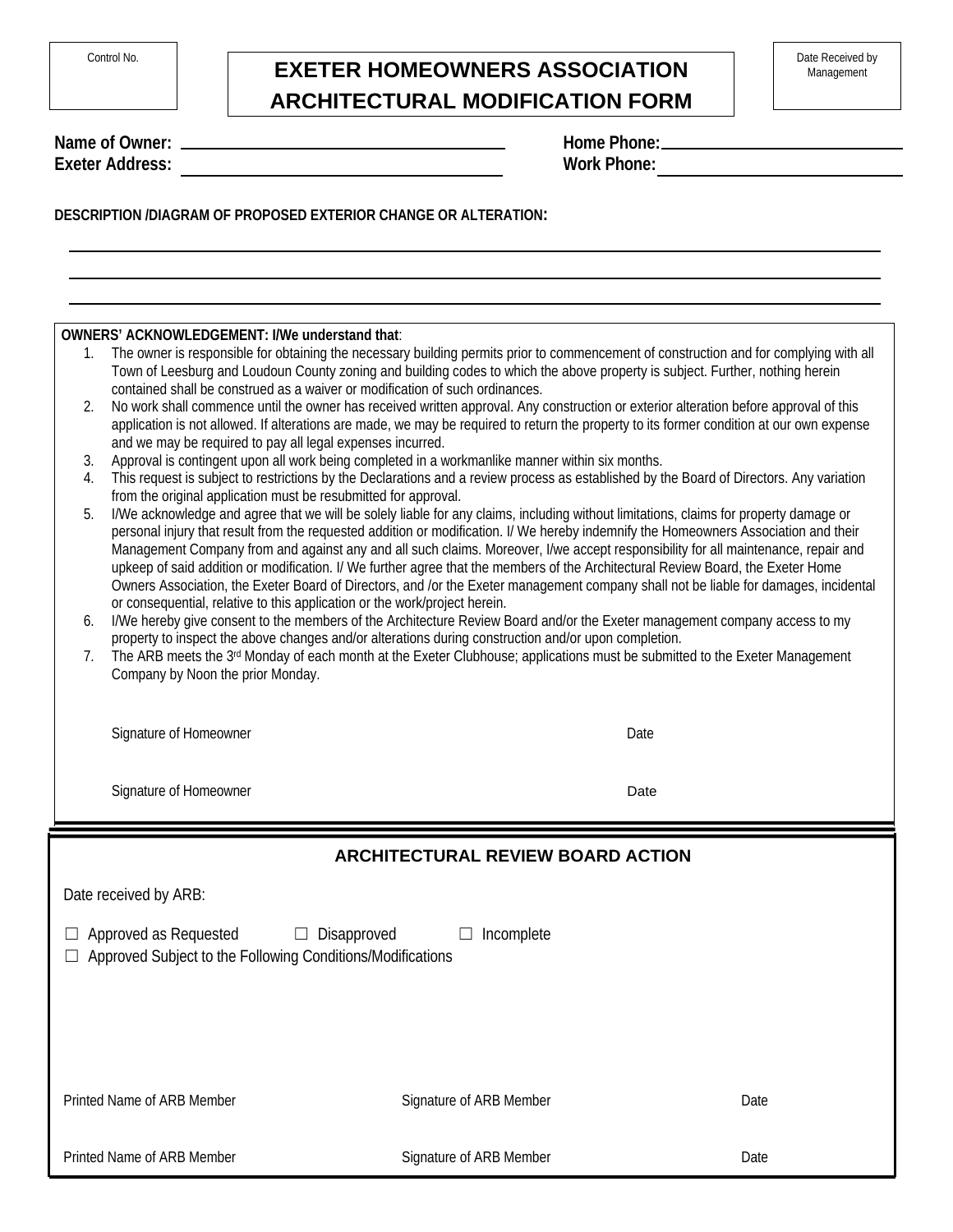## **INSTRUCTIONS FOR COMPLETION ARCHITECTURAL MODIFICATION FORM**

- 1. Separate Applications for Each Project: A separate application form is required for each project (e.g., a deck and fence require a separate application for each.)
- $2.$ Where to Send: Return the completed form and all required documents to the Exeter management company:

**Sentry Management** 50 Catoctin Cir NE, Ste. 301 Leesburg, VA 20176

 $3.$ Required Documents: Submission requirements for specific modifications are listed in the Architectural Guidelines available at www.exeterhoa.com. Include a description and diagram (sketch or picture) of the addition or modification being requested, and if appropriate, a copy of your plat plan with the location of the modification indicated on it. A plat plan is generally required for all modifications and additions. To avoid a delay in the approval of your application, be sure to include a plat plan if one is required. Plat plans may be obtained from the Town of Leesburg, 25 West Market Street. If more space is needed to describe the proposed modification, additional sheets may be attached. All paint color changes require a picture showing the current color and a sample of the proposed color.

Notification of Action Taken by the Architectural Review Board (ARB): You will be notified in writing by the 0. Exeter management company of the action taken by the ARB.

 $1.$ Permits: Obtaining required permits is the responsibility of the homeowner. Do not submit a copy of the permit with your application. It is recommended that you keep a copy of any permit(s) in your personal records even if the permit is obtained by a contractor.

Completion Deadlines: The approved project must be completed within six months after approval. If 2. the project is not completed within six months, the approval becomes void and a new application is required. In the event a new application is required, you may attach a copy of the original application to the new one.

Notification Form Required Upon Completion: Upon completion of the approved project, you need to 3. submit to the Exeter management company a completed Architectural Completion Notification form. This form may be obtained online at www.exeterhoa.com or from the Exeter management company.

\*\*\*\*\*\*\*\*\*\*\*\*\*\*\*\*\*\*\*\*\*\*\*\*\*\*